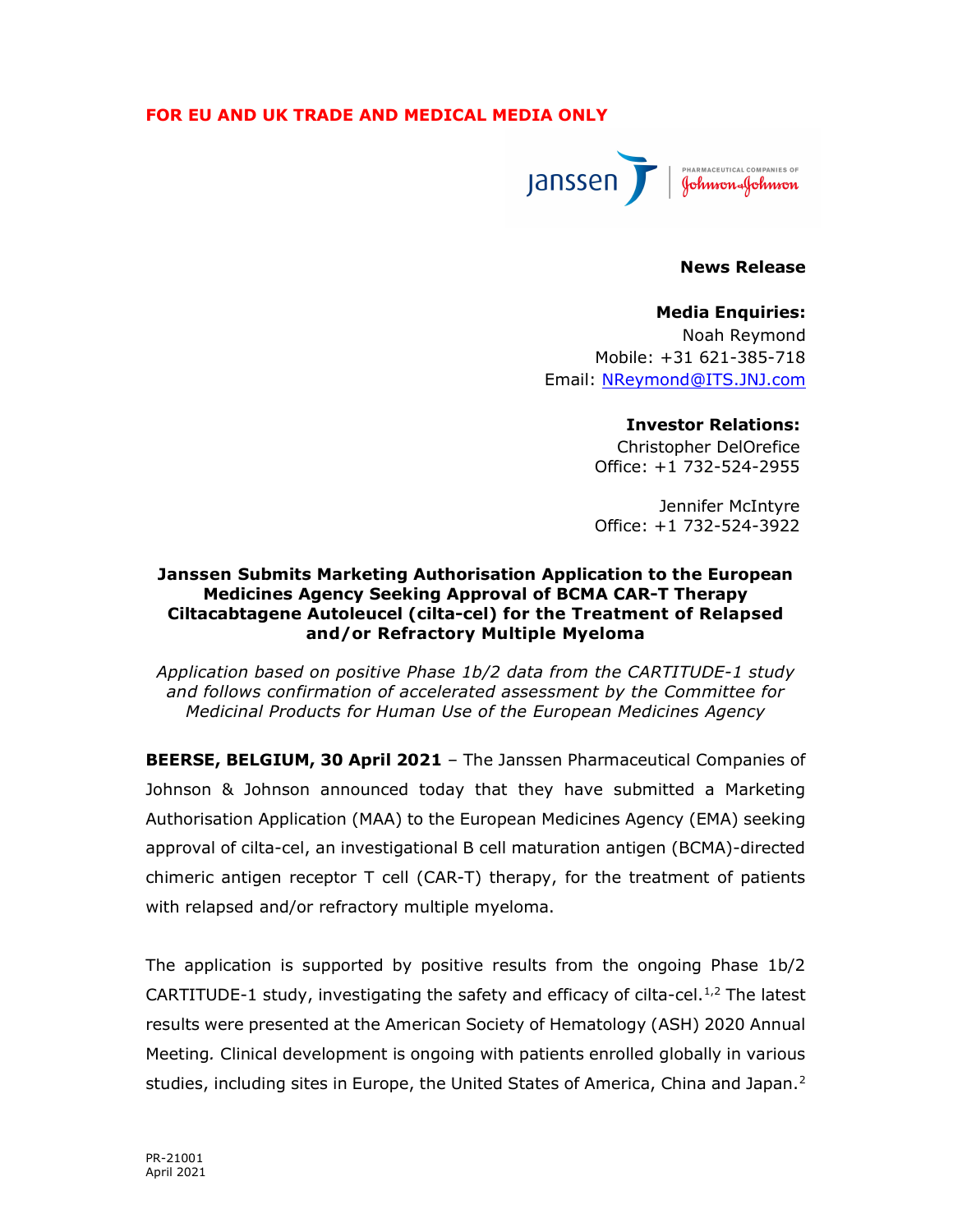"Despite advances in the treatment of multiple myeloma, there remains a high unmet need, especially for patients whose disease continues to progress," said Peter Lebowitz, M.D., PhD., Global Therapeutic Area Head, Oncology, Janssen Research & Development, LLC. "Through our collaboration with Legend Biotech, we continue to expedite the development of cilta-cel with a focus and priority on the patients who may benefit from this novel immunotherapy in the future."

CAR‑T therapy is a highly personalised treatment platform where a patient's own T-cells are re-programmed to recognise and attack cancer cells. $3$  In early 2021, the EMA granted accelerated assessment for cilta-cel.<sup>4</sup> Accelerated assessment is granted when a medicinal product is expected to be of major public health interest and a therapeutic innovation, and can significantly reduce the review timelines to evaluate an MAA.<sup>5</sup>

"Janssen has been advancing the science of oncology for more than 30 years, and we see great opportunity in the area of cell therapy and through our innovative platforms," says Mathai Mammen, M.D., Ph.D., Global Head, Janssen Research & Development, Johnson & Johnson. "We are continuing to harness our deep scientific expertise in multiple myeloma as we look to advance therapeutic options, deepen clinical responses, and drive towards improved patient outcomes."

"Today's submission to the EMA epitomises how we strive to make a meaningful impact in the multiple myeloma landscape through advancing innovative treatments for patients," says Saskia De Haes, Vice President, EMEA Regulatory Affairs, Janssen R&D BE. "We look forward to working in partnership with health authorities, as part of the accelerated assessment process, to support these patients by ensuring timely access to the latest therapeutic options."

A Biologics License Application seeking approval of cilta-cel for the treatment of relapsed and/or refractory multiple myeloma is currently under review by the United States Food and Drug Administration.<sup>6</sup>

 $#$  ENDS  $#$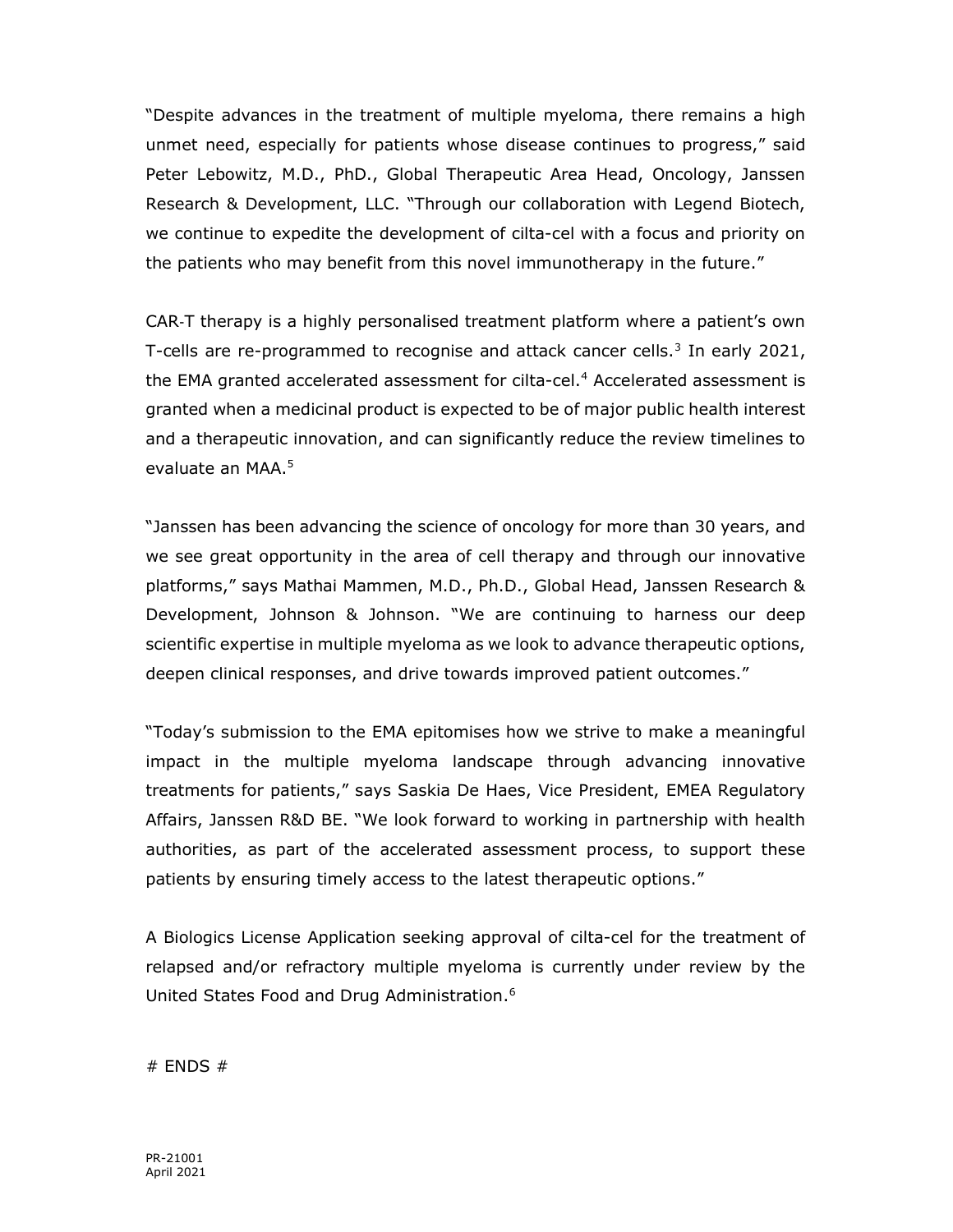# About CARTITUDE-1

CARTITUDE-1 (NCT03548207) is an ongoing Phase 1b/2, open-label, multicentre study evaluating the safety and efficacy of JNJ-68284528 (JNJ-4528) in adults with relapsed or refractory multiple myeloma who have received at least three prior lines of therapy or are double refractory to a proteasome inhibitor (PI) and an immunomodulatory drug (IMiD); have received a PI, IMiD and an anti-CD38 antibody.<sup>2</sup> The primary objective of the Phase 1b portion of the study is to characterise the safety and confirm the dose of JNJ-68284528 (JNJ-4528), which was informed by the first-in-human study with LCAR-B38M CAR-T cells (LEGEND-2).<sup>2</sup> The primary objective for the Phase 2 portion of the study is to evaluate the efficacy of JNJ-4528 (primary endpoint: overall response rate as defined by the International Myeloma Working Group response criteria).<sup>2</sup>

# About Ciltacabtagene Autoleucel (cilta-cel)

Cilta-cel is an investigational chimeric antigen receptor T cell (CAR-T) therapy for the treatment of patients with multiple myeloma. Cilta-cel is a differentiated CAR-T therapy with two BCMA-targeting single domain antibodies.<sup>1</sup> CAR-T cells are an innovative approach to targeting cancer cells by harnessing the power of a patient's own immune system.<sup>7</sup> BCMA is a protein that is highly expressed on myeloma cells.<sup>8</sup>

In December 2017, Janssen Biotech, Inc. (Janssen) entered into an exclusive worldwide license and collaboration agreement with Legend Biotech to develop and commercialise cilta-cel.<sup>9</sup> In May 2018, Janssen initiated a Phase 1b/2 CARTITUDE-1 trial (NCT03548207) to evaluate the efficacy and safety of cilta-cel in adults with relapsed and/or refractory multiple myeloma, informed by the LEGEND-2 study results.<sup>2,10</sup>

In 2019, cilta-cel was granted PRIME (PRIority MEdicines) designation by the European Medicines Agency (EMA).<sup>11</sup> PRIME offers enhanced interaction and early dialogue with developers of promising medicines, to optimise drug development plans and speed up evaluation of cutting-edge, scientific advances that target a high unmet medical need.<sup>12</sup> In 2020, the European Commission granted orphan designation for cilta-cel.<sup>13</sup>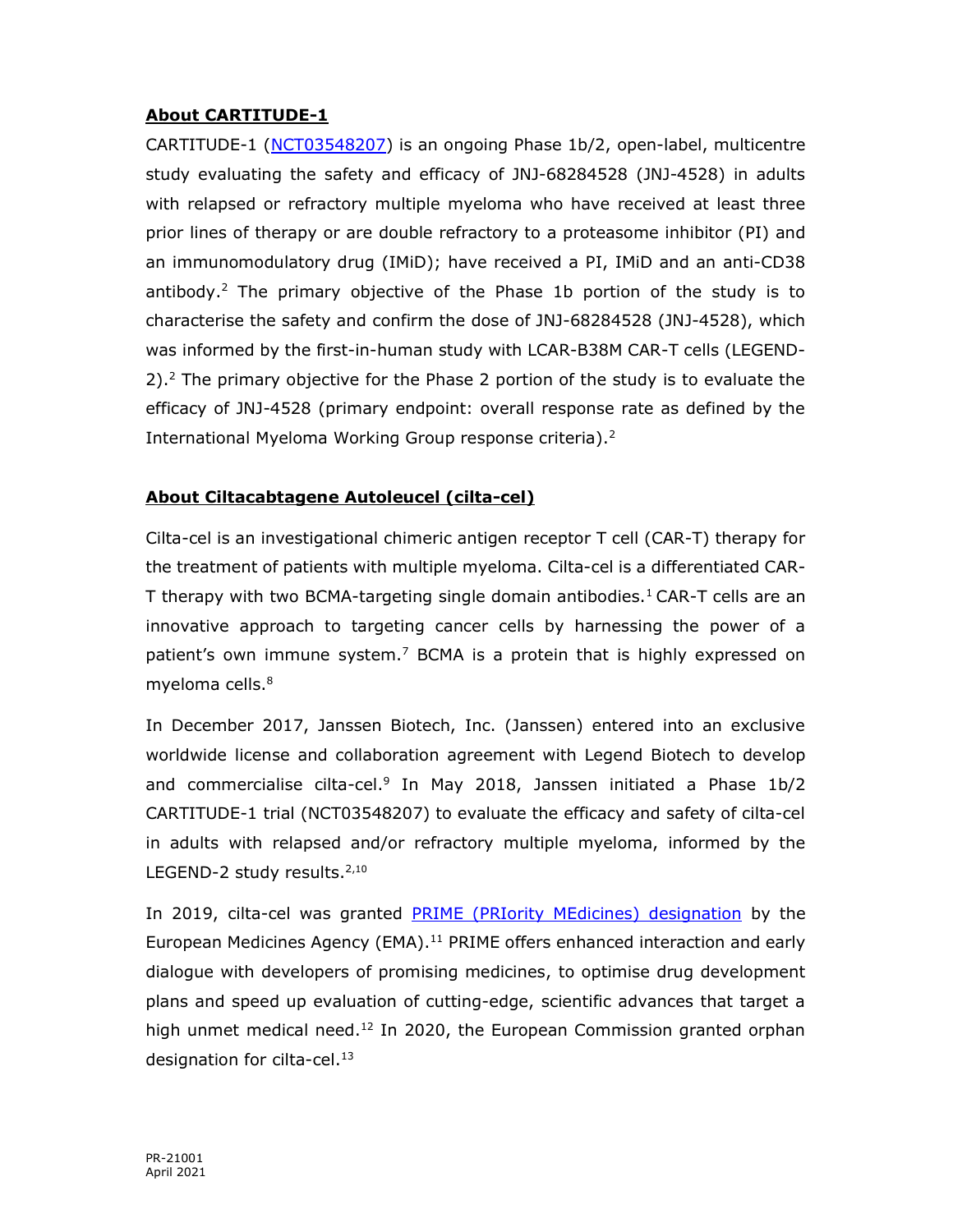# About Multiple Myeloma

Multiple myeloma (MM) is an incurable blood cancer that starts in the bone marrow and is characterised by an excessive proliferation of plasma cells.<sup>14</sup> In Europe, 50,918 people were diagnosed with MM in 2020, and more than 32,400 patients died.<sup>15</sup> Around 50 percent of newly diagnosed patients do not reach five-year survival,<sup>16</sup> and approximately 10 percent of patients with multiple myeloma will die within one year of diagnosis. $^{17}$ 

Although treatment may result in remission, unfortunately, patients will most likely relapse as there is currently no cure.<sup>18</sup> Refractory MM is when a patient's disease progresses within 60 days of their last therapy.<sup>19</sup> Relapsed cancer is when the disease has returned after a period of initial, partial or complete remission.<sup>20</sup> While some patients with MM have no symptoms at all, others are diagnosed due to symptoms that can include bone problems, low blood counts, calcium elevation, kidney problems or infections.<sup>21</sup> Patients who relapse after treatment with standard therapies, including protease inhibitors and immunomodulatory agents, have poor prognoses and require new therapies for continued disease control.<sup>22</sup>

# About the Janssen Pharmaceutical Companies of Johnson & Johnson

At Janssen, we're creating a future where disease is a thing of the past. We're the Pharmaceutical Companies of Johnson & Johnson, working tirelessly to make that future a reality for patients everywhere by fighting sickness with science, improving access with ingenuity, and healing hopelessness with heart. We focus on areas of medicine where we can make the biggest difference: Cardiovascular & Metabolism, Immunology, Infectious Diseases & Vaccines, Neuroscience, Oncology, and Pulmonary Hypertension.

Learn more at www.janssen.com/emea. Follow us at www.twitter.com/janssenEMEA for our latest news. Janssen Pharmaceutica NV, Janssen R&D BE, and Janssen Research & Development, LLC are part of the Janssen Pharmaceutical Companies of Johnson & Johnson.

# # #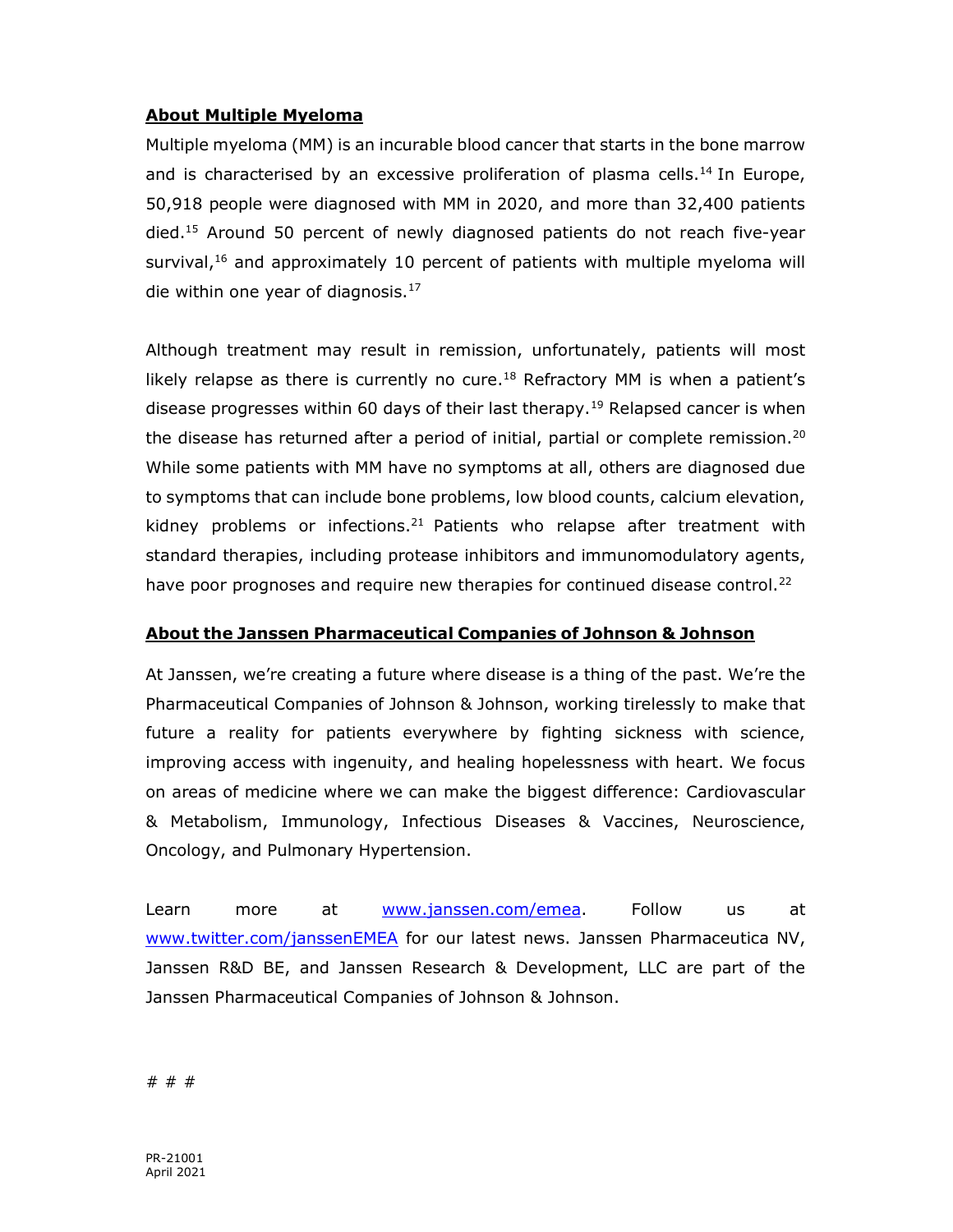### Cautions Concerning Forward-Looking Statements

This press release contains "forward-looking statements" as defined in the Private Securities Litigation Reform Act of 1995 regarding ciltacabtagene autoleucel (ciltacel). The reader is cautioned not to rely on these forward-looking statements. These statements are based on current expectations of future events. If underlying assumptions prove inaccurate or known or unknown risks or uncertainties materialize, actual results could vary materially from the expectations and projections of Janssen Pharmaceutica NV, any of the other Janssen Pharmaceutical Companies, and/or Johnson & Johnson. Risks and uncertainties include, but are not limited to: challenges and uncertainties inherent in product research and development, including the uncertainty of clinical success and of obtaining regulatory approvals; uncertainty of commercial success; manufacturing difficulties and delays; competition, including technological advances, new products and patents attained by competitors; challenges to patents; product efficacy or safety concerns resulting in product recalls or regulatory action; changes in behaviour and spending patterns of purchasers of health care products and services; changes to applicable laws and regulations, including global health care reforms; and trends toward health care cost containment. A further list and descriptions of these risks, uncertainties and other factors can be found in Johnson & Johnson's Annual Report on Form 10-K for the fiscal year ended January 3, 2021, including in the sections captioned "Cautionary Note Regarding Forward-Looking Statements" and "Item 1A. Risk Factors," and in the company's most recently filed Quarterly Report on Form 10-Q, and the company's subsequent filings with the Securities and Exchange Commission. Copies of these filings are available online at www.sec.gov, www.jnj.com or on request from Johnson & Johnson. None of the Janssen Pharmaceutical Companies nor Johnson & Johnson undertakes to update any forward-looking statement as a result of new information or future events or developments.